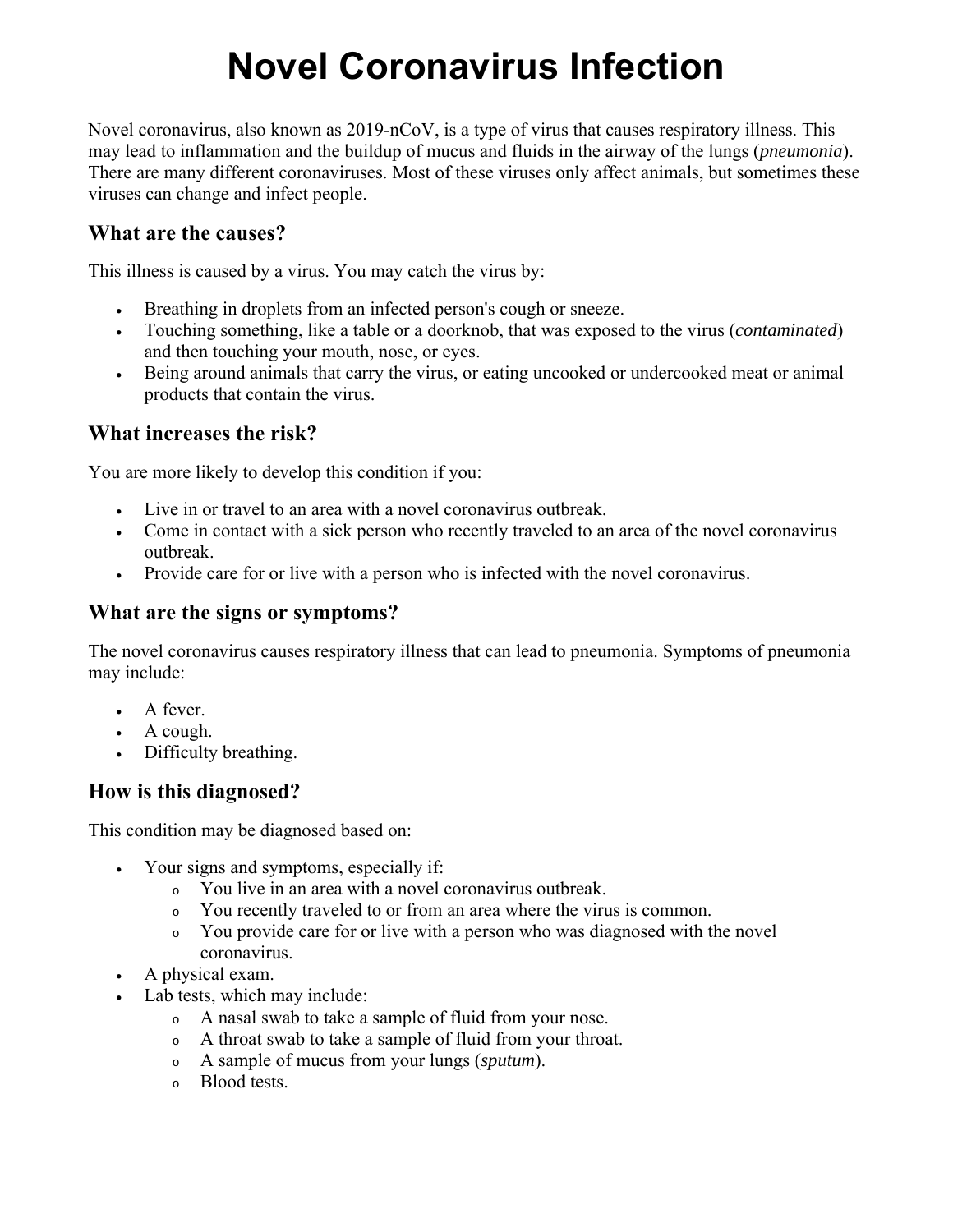# **How is this treated?**

There is no medicine to treat the novel coronavirus. Your health care provider will talk with you about ways to treat your symptoms. This may include rest, fluids, and over-the-counter medicines.

# **Follow these instructions at home:**

#### **Lifestyle**

- Use a cool-mist humidifier to add moisture to the air. This can help you breathe more easily.
- **Do not** use any products that contain nicotine or tobacco, such as cigarettes, e-cigarettes, and chewing tobacco. If you need help quitting, ask your health care provider.
- Rest at home as told by your health care provider.
- Return to your normal activities as told by your health care provider. Ask your health care provider what activities are safe for you.

#### **General instructions**

- Take over-the-counter and prescription medicines only as told by your health care provider.
- Drink enough fluid to keep your urine pale yellow.
- Keep all follow-up visits as told by your health care provider. This is important.

# **How is this prevented?**

There is no vaccine to help prevent the novel coronavirus infection. However, there are steps you can take to protect yourself and others from this virus.

# **To protect yourself:**

- **Do not** travel to areas where novel coronavirus is a risk. The areas where the coronavirus is reported change often. To identify high-risk areas, check the CDC travel website: wwwnc.cdc.gov/travel/notices
- If you live in, or must travel to, an area where the coronavirus is a risk, take precautions to avoid infection.
	- <sup>o</sup> Stay away from people who are sick.
	- <sup>o</sup> Stay away from places where there are animals that may carry the virus. This includes places where animals and animal products are sold. Note that both living and dead animals can carry the virus.
	- <sup>o</sup> **Do not** eat meat or fish in areas of a coronavirus outbreak. If you must eat fish or meat, make sure that it is cooked very well.
	- <sup>o</sup> Wash your hands often with soap and water. If soap and water are not available, use an alcohol-based hand sanitizer.
	- <sup>o</sup> Avoid touching your mouth, face, eyes, or nose.
	- <sup>o</sup> Wear a mask to protect yourself if you are around people who are sick or might be sick.

# **To protect others:**

If you have symptoms, take steps to prevent the virus from spreading to others.

- If you think you have a coronavirus infection, contact your health care provider right away. Tell your health care team that you think you may have a novel coronavirus infection.
- Stay home. Leave your house only to seek medical care.
- **Do not** travel while you are sick.